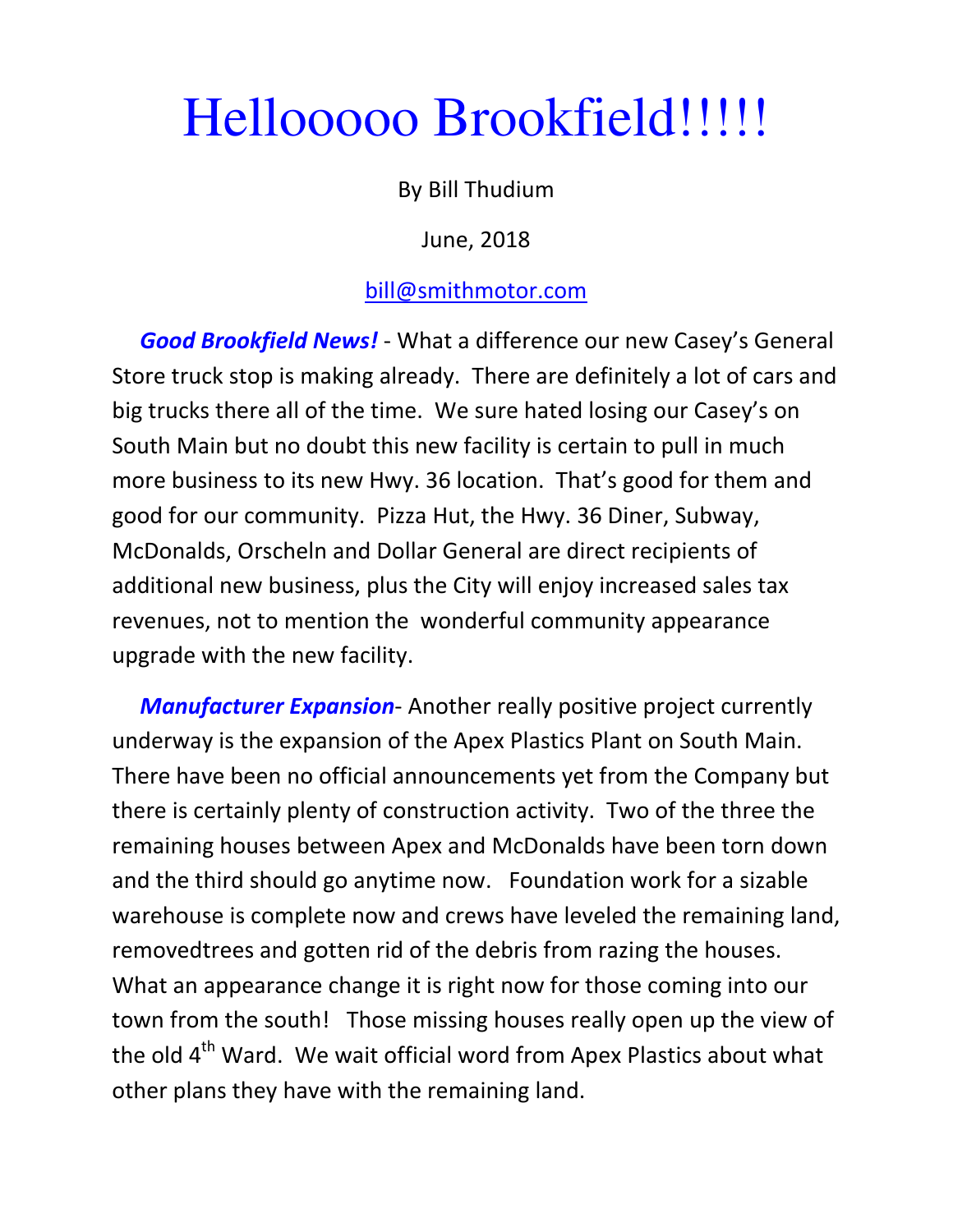More Construction - The big lot just north of McDonalds will be home soon to a new Dollar General Store. Contractors began work this past week removing trees and bulldozing in preparation for the new facility. DG will be moving from their current old Walmart building location that they shared with Orscheln and Green Hills Pharmacy. No word yet on how that space may be used in the future. Dollar General was kind of hidden in their present location and this new more visible building will surely be a welcome improvement.

**Twin Parks** - I learned during our last Brookfield Area Growth Partnership meeting that the Twin Parks project is nearly complete, with hope that everything will be finished in time for Alumni Weekend. The Main Street Connection committee just needed a few thousand dollars in additional donations and the entire project will be completely funded and completed! There are still opportunities to purchase engraved bricks for the Memorial Wall that will be built soon in the West Twin Park and also opportunities for larger donors to have your name or organization named engraved on a bronze plaque. Minimum donation amount for a plaque is \$1,000. Can't wait for our Alumni to return and see the wonderful improvements our community has made in the Twin Parks!

**Meadville Clinic** – I have served on the Pershing Memorial Hospital Association Board of Directors for several years now and have a firsthand understanding of the struggles Pershing and nearly every other rural medical provider in America deals with on a daily basis. We are constantly looking for efficiencies and new services to meet the needs of our patients. Several years ago Hedrick hospital in Chillicothe decided to pull their support for a medical clinic in Meadville. After much study and consideration our Board of Directors made the decision to make a financial commitment toward reopening the Clinic there. Like most rural medical efforts, while totally appreciated by folks in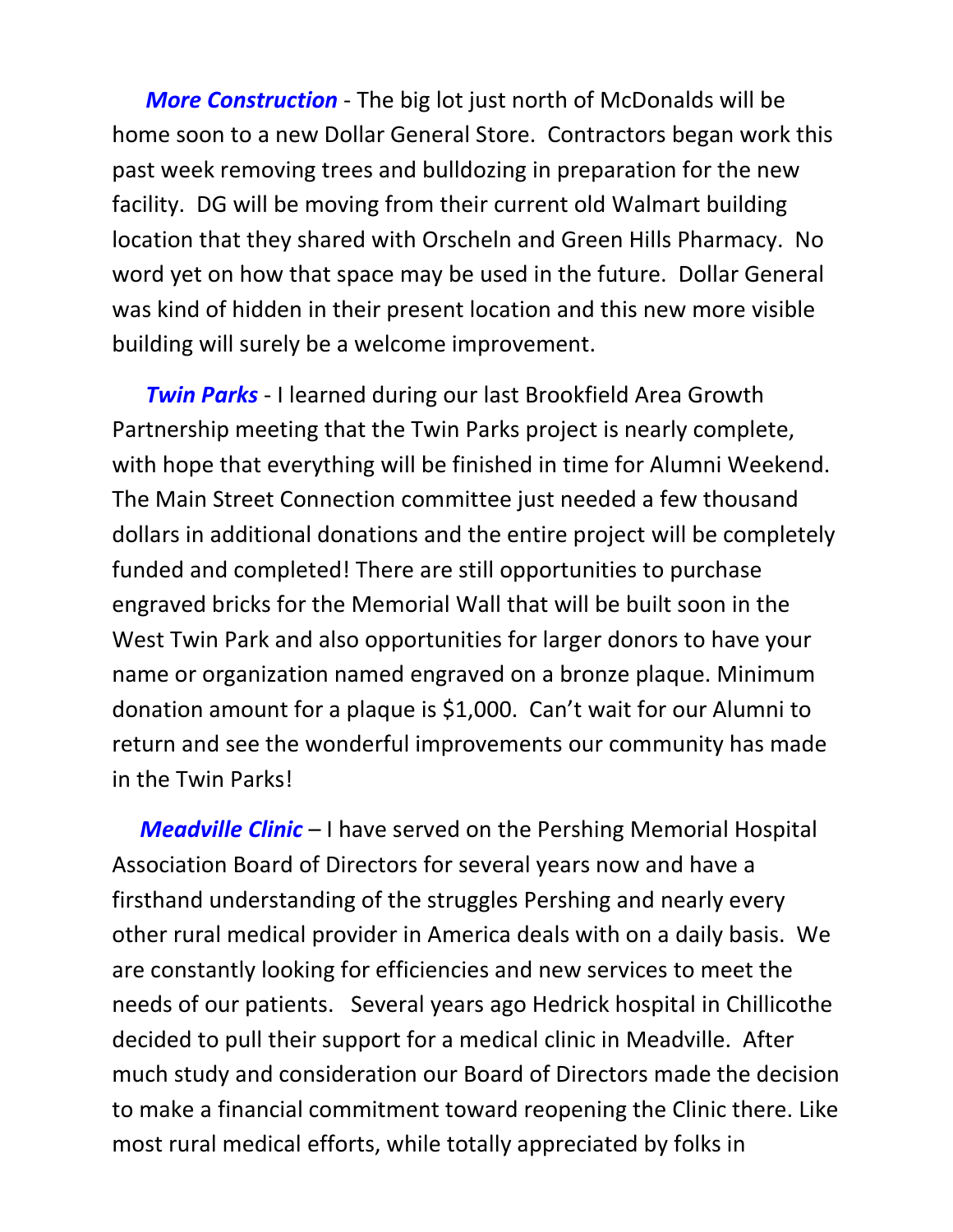Meadville, it has been financial struggle to make it work for Pershing. Patient approval ratings are through the roof every month in that Clinic despite a relatively low number of patients being seen. Because of this we struggle each year to continue the Hospital's support for the clinic. However our Board continues to recognize the importance of a Clinic presence in Meadville and just recently approved another year for the Clinic in the Hospital's 2018-2019 budget. I might say that sometimes I don't think people understand the connection between Pershing Hospital and our rural clinics like the one in Meadville. Recently I was watching our grandchildren play ball at a game in Meadville and overheard two ladies behind me talking about health providers. One had started to bring her kids from Brookfield over to Meadville because they could get in quickly without an appointment. The other lady was not doing that but did have complaints about Pershing's Applegate Clinic and Community Medical Clinic in the hospital. They were mostly about wait time, something our Board knows can be a problem at times, particularly when there is a flood of patients. Pershing's Board looks at wait times and other issues in our Clinics each month during our Board Meetings. We are constantly looking for better ways to serve the public and reducing waiting time at our clinics is a priority. We are fortunate to be able to fund the Meadville clinic and welcome folks to utilize it. I should note that staff from there does work in the Brookfield clinics when Meadville is not open, and our Physicians consult for both as well. Guess what I am saying is – Meadville is a Pershing Health System facility and we are proud that it is so well received by the Community.

 $D$ -Day – I am reminded each year at this time of the incredible commitment our United States Military made during WWII. My Dad was in a medical unit during D-Day. His Unit had been flown with gliders a few days before the invasion and set up medical camps behind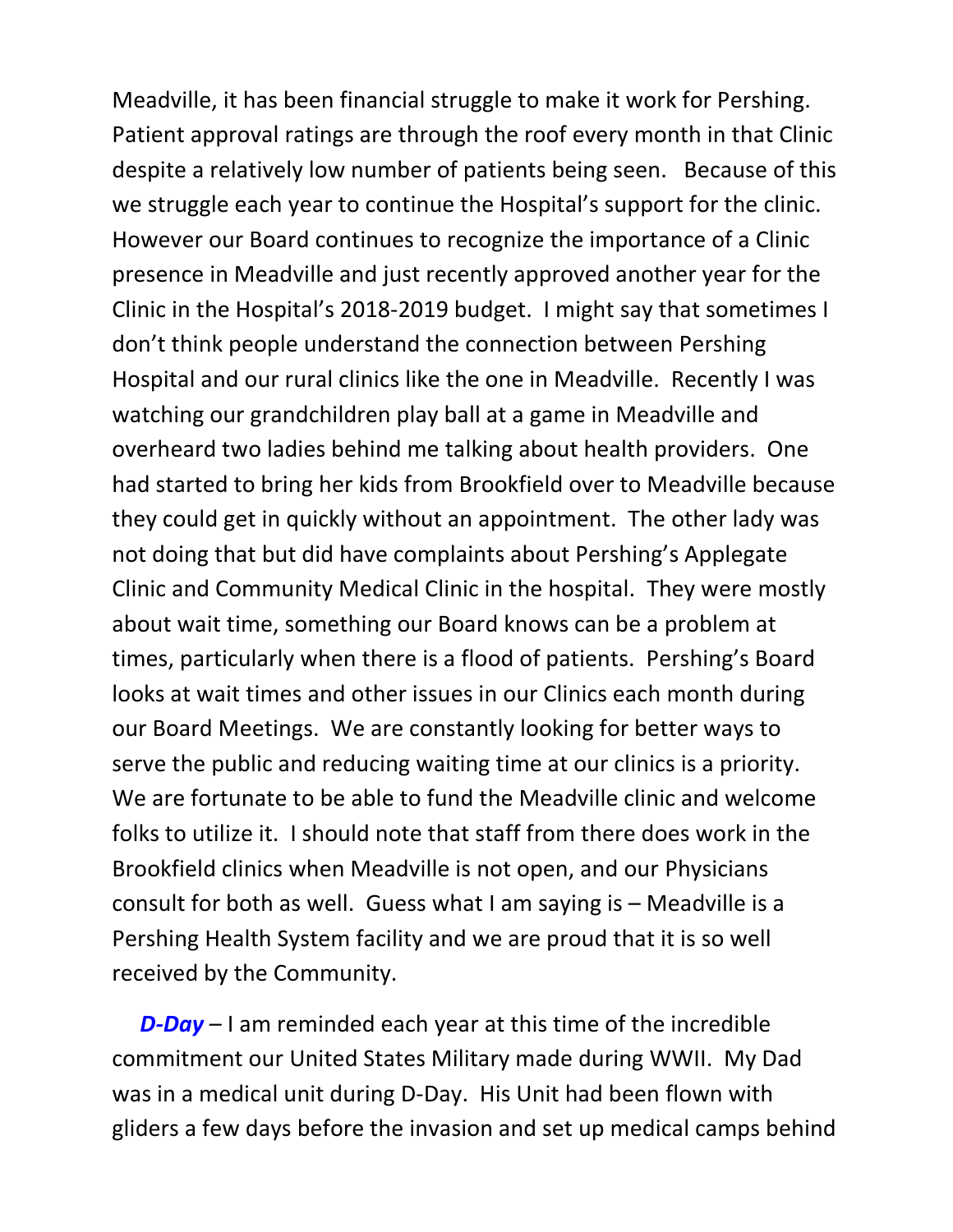the enemy lines. Dad never talked about his experience much and I sadly now have to admit I didn't ask many questions. Not sure as a kid I ever understood what he and so many others had gone thru in WWII. Our family did do some research a few years ago and came up with some very interesting information about my Dad's time in the service. I have never seen the medals but apparently he was awarded 7 bronze stars during the War, awarded for Campaigns in Northern France, Ardennes, Central Europe, Rhineland, South France, Normandy and Rome-Arno. Our family was astonished to learn about Dad's wartime achievements. There were so many local men and women who served during that awful World War. Sadly their generation is nearly gone now. We owe a great deal of debt and gratitude to those who fought and lived and fought and died for our freedom.

**BHS Alumni Weekend** - Alumni Weekend is just around the corner and we hope everyone is making plans to attend. We have a couple of very active Alumni Parade Chairmen in Doug Gray and Marsha Cunningham who are working hard to promote a really great parade this year. Many classes are making plans to not only have their classes in the Parade but also decorate floats. Should be all kinds of fun! Locally the community is really excited for everyone to see the completed Twin Parks renovations. We are so proud of how they look and looking forward to the next downtown projects on our list. Make plans to come early and stay thru the weekend. Lots of things to do and people to see. Friday night Party in the East Twin Park should be more fun than ever before. Bring your lawn chairs and come to listen to good music and visit with old friend. My Class of 1968 is holding our  $50<sup>th</sup>$  Class reunion during Alumni Weekend and we are pumped to see our old classmates! Also we want to win the Alumni Parade Float Contest. BYW - that is a challenge to all of the rest of you out there!!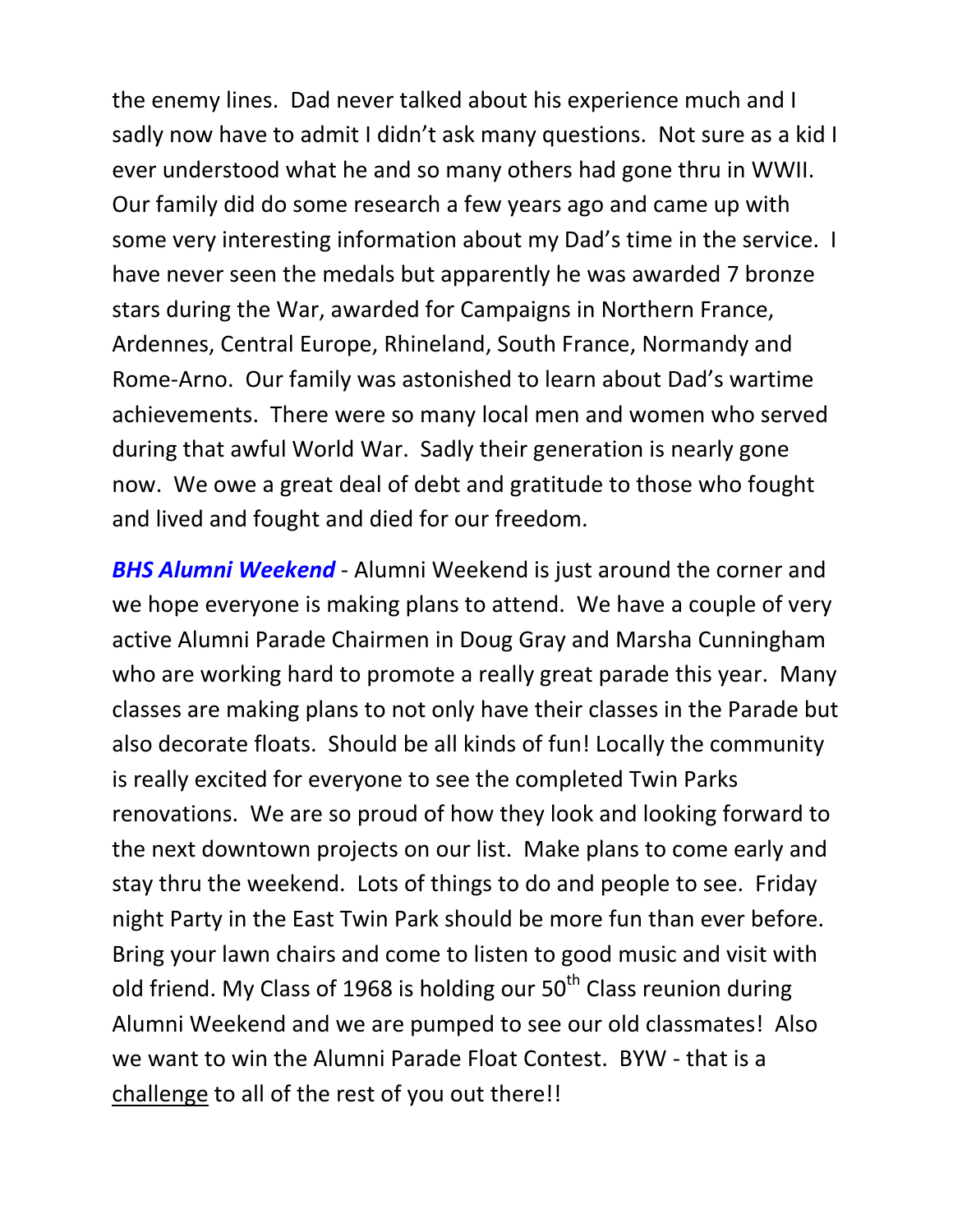**BHS Hall of Fame Banquet** – don't forget to purchase your tickets for the Alumni Weekend Saturday night Banquet. This event is held in the air conditioned Park Baptist Church Fellowship Hall across the street from the East Twin Park. This is a wonderful annual event honoring special BHS Alumni and Community members – it is also the main fundraiser for the Alumni Association. This organization puts on Alumni Weekend each year and relies almost exclusively on a successful Banquet for funds to go toward the following year. Classmates sit together and are recognized. Lots of fun and important that you participate!

**Birthdays** – June 25<sup>th</sup>, JoAnn Bunten, Ashley Grant, June 26<sup>th</sup>, Frances Smith, June 27<sup>th</sup>, Jo Hunt, Daniel Alexander, Samantha Gonzalez, Brandon McKenzie, June 28<sup>th</sup>, Jack Varnadoe, June 29<sup>th</sup>, Kaler Still, June 30<sup>th</sup>, Mason Thudium Swift (our grandson), Jack Ogden, Debbie Lain, Pat Sportsman, Anna Wombwell, July 1<sup>st</sup>, Blake DeVoy, Roman DeVoy, July 4<sup>th</sup>, Kylan Sutch, July 5<sup>th</sup>, Pat Clawson, Mary Lee Moore, July  $6<sup>th</sup>$ , Hannah Thudium, July 7<sup>th</sup>, Rob King, July 8<sup>th</sup>, Butch Dyer, Tiffany Dyer, Marshallynn Smith Shah, Mallory Gonzalez, Morgan McCormick, Bonnie Seaboldt, July  $9^{th}$ , Kathy Libby, July  $10^{th}$ , Karen Evans, Steve Lambert, Jordon Hulett Lichtenberg, July 11<sup>th</sup>, Garry Logan, Sharon (Hahn '59) McCollum, July  $12^{th}$ , Chris Maher, Michael Robinson, July  $15<sup>th</sup>$ , Nathan Roberts, Helen Fay, Donna Vickery, July  $16<sup>th</sup>$ , David Hedrick, Sarah Hedrick, Ted Thudium, Charlie Reid, July 18<sup>th</sup>, Mike Lindsay, Loren Holloway, Dane Renshaw, Cole Renshaw, Linda Falconer, Sean Hedrick, July  $19^{th}$ , Linda Bloss, July  $20^{th}$ , Abby Barra, Mike Quigley, July 21<sup>st</sup>, Kim Jenkins Park, Raylee King, July 22<sup>nd</sup>, Emily Beach, Bob Clawson, Matthew Smith, Davon Lark, July 23<sup>rd</sup>, Teresa Wine, Glenn Huffmon, Jenna Long, Dylan Brundage, July 24<sup>th</sup>, Rachael Zumbrunnen, July 25<sup>th</sup>, Abigale Park, July 26<sup>th</sup>, Monica Baker, Cecilia Spath, July 27<sup>th</sup>, Kelly Watson, July 28<sup>th</sup>, Liz Wilt, Sue Head, Jerry O'Dell, Danielle Broom,